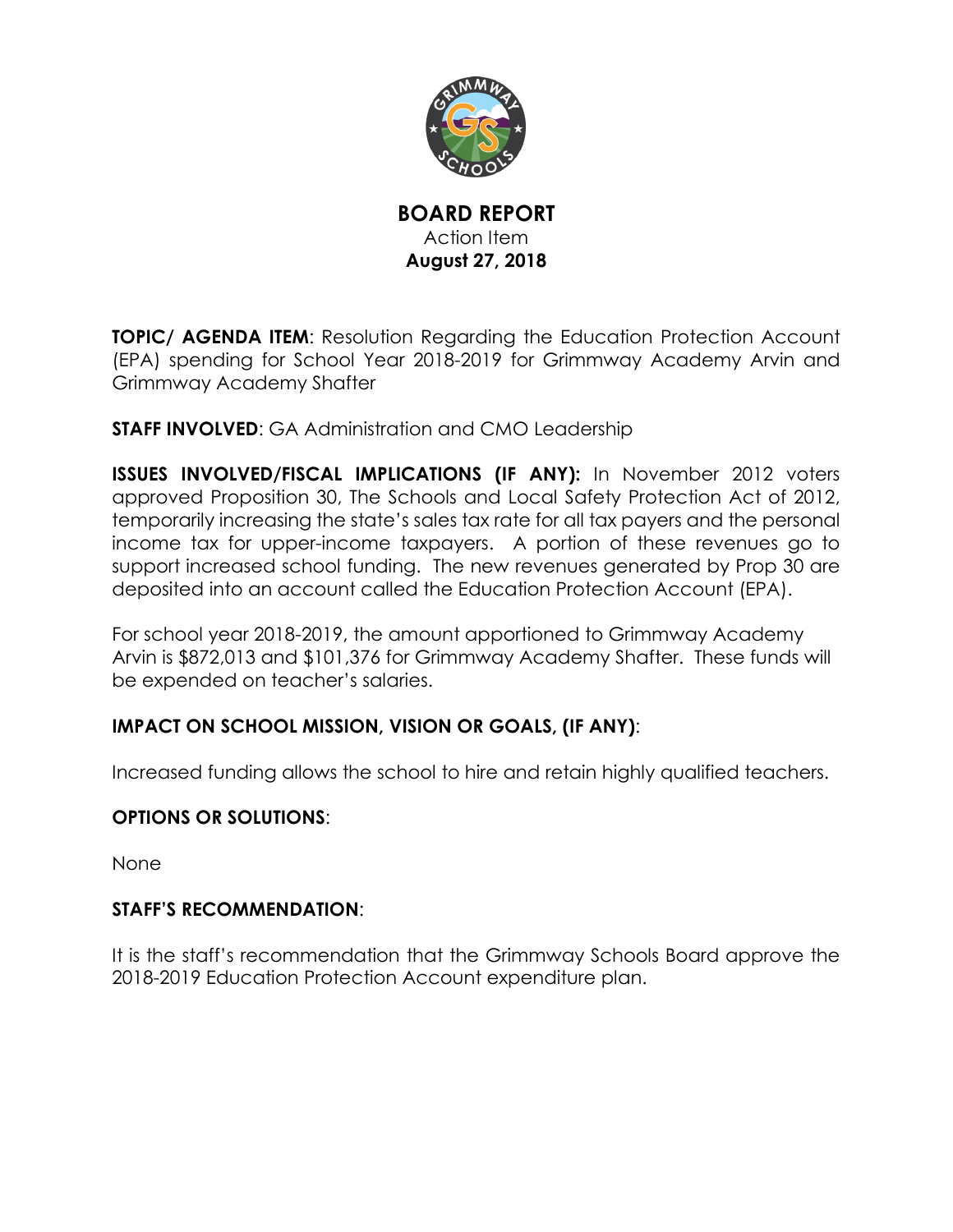# RESOLUTION REGARDING THE EDUCATION PROTECTION ACCOUNT

WHEREAS, the voters approved Proposition 30 on November 6, 2012;

WHEREAS, Proposition 30 added Article XIII, Section 36€ create to the California Constitution effective November 7, 2012;

WHEREAS, the provisions of Article XIII, Section 36€ create in the state General Fund an Education Protection Account to receive and disburse the revenues derived from the incremental increases in taxes imposed by Article XIII, Section 36(f);

WHEREAS, before June 30<sup>th</sup> of each year, the Director of Finance shall estimate the total amount of additional revenues, less revenues, less refunds that will be derived from the incremental increases in tax rates made pursuant to Article XIII, Section 36(f) that will be available for transfer into the Education Protection Account during the next fiscal year;

WHEREAS, if the sum determined by the State Controller is positive, the State Controller shall transfer the amount calculated into the Education Protection Account within ten days preceding the end of the fiscal year;

WHEREAS, all monies in the Education Protection Account are hereby continuously appropriated for the support of school districts, county offices of education, charter schools and community college districts;

WHEREAS, monies deposited in the Education Protection Account shall not be used to pay any costs incurred by the Legislature, the Governor or any agency of state government;

WHEREAS, a community college district, county office of education, school district, or charter school shall have the sole authority to determine how the monies received from the Education Protection Account are spent in the school or schools within its jurisdiction;

WHEREAS, the governing board of the district shall make the spending determinations with respect to monies received from the Education Protection Account in open session of a public meeting of the governing board;

WHEREAS, the monies received for the Education Protection Account shall not be used for salaries or benefits for administrator or any other administrative costs;

WHEREAS, each community college district, county office of education, school district and charter school shall annually publish on its Internet website an accounting of how much money was received from the Education Protection Account and how that money was spent;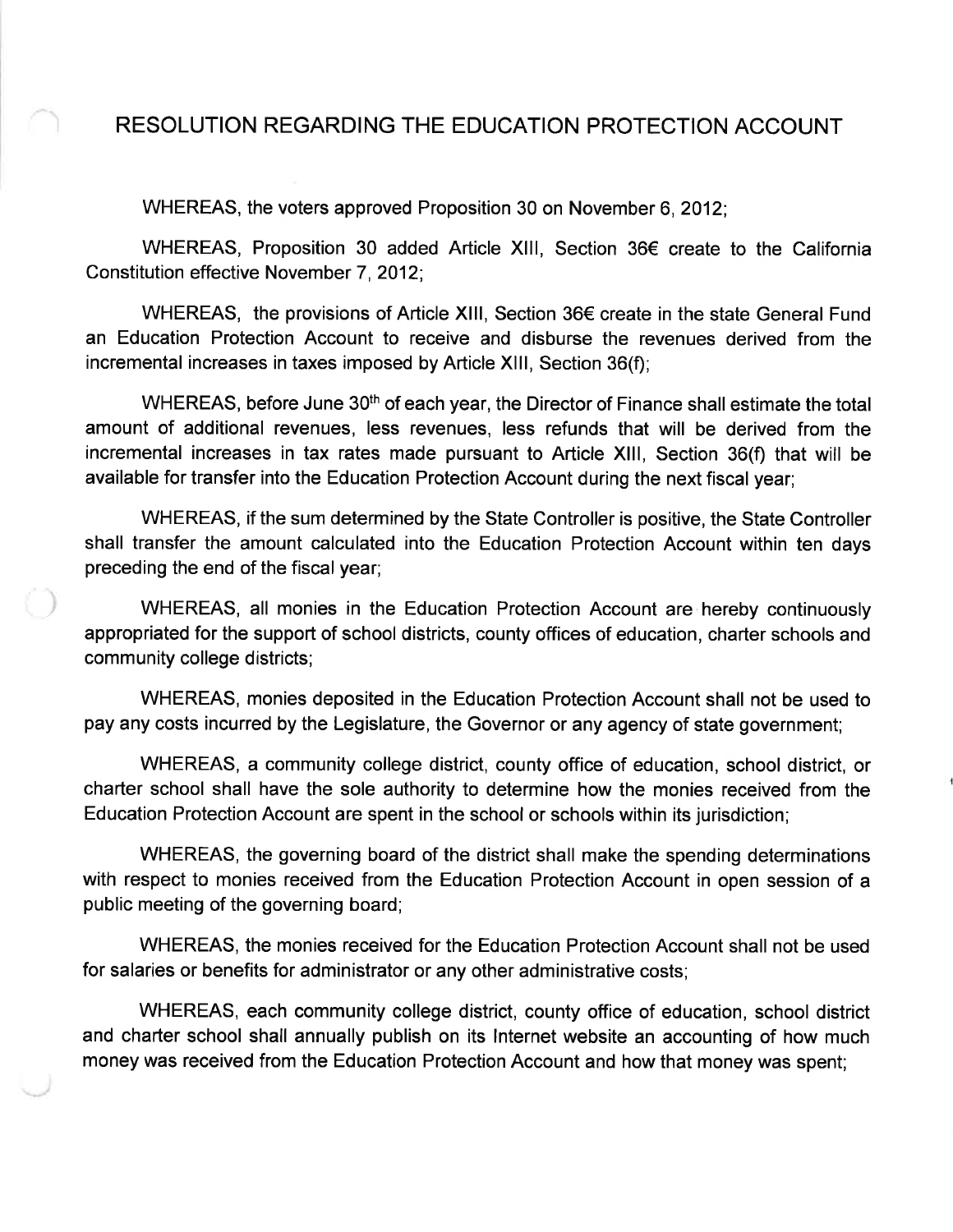WHEREAS, the annual independent financial and compliance audit required of community college districts, county offices of education, school districts and charter school shall ascertain and verify whether the funds provided from the Education Protection Account have been properly disbursed and expended as required by Article XIII, Section 36 of the California Constitution;

WHEREAS, expenses incurred by community college districts, county offices of education, school districts and charter schools to comply with the additional audit requirement of Article XIII, section 36 may be paid with funding from the Education Protection Account and shall not be considered administrative costs for the purposes of Article XIII, Section 36.

NOW, THEREFORE, IT IS HEREBY RESOLVED:

- 1. The monies received from the Education Protection Account shall be spent as required by Article XIII, Section 36 and the spending determinations on how the money will be spent shall be made in open session of a public meeting of the governing board of Grimmway Schools.
- 2. In compliance with Article XIII, Section 36(e), with the California Constitution, the governing board of the Grimmway Schools - Grimmway Academy Shafter has determined to spend the monies received from the Education Protection Act for School Year 2018-2019 as follows: teacher's salaries.

Adopted this  $\frac{21}{31}$  day of  $\frac{11}{41}$  $, 2018.$ Navs: Yeas:

President

mally

Secretary